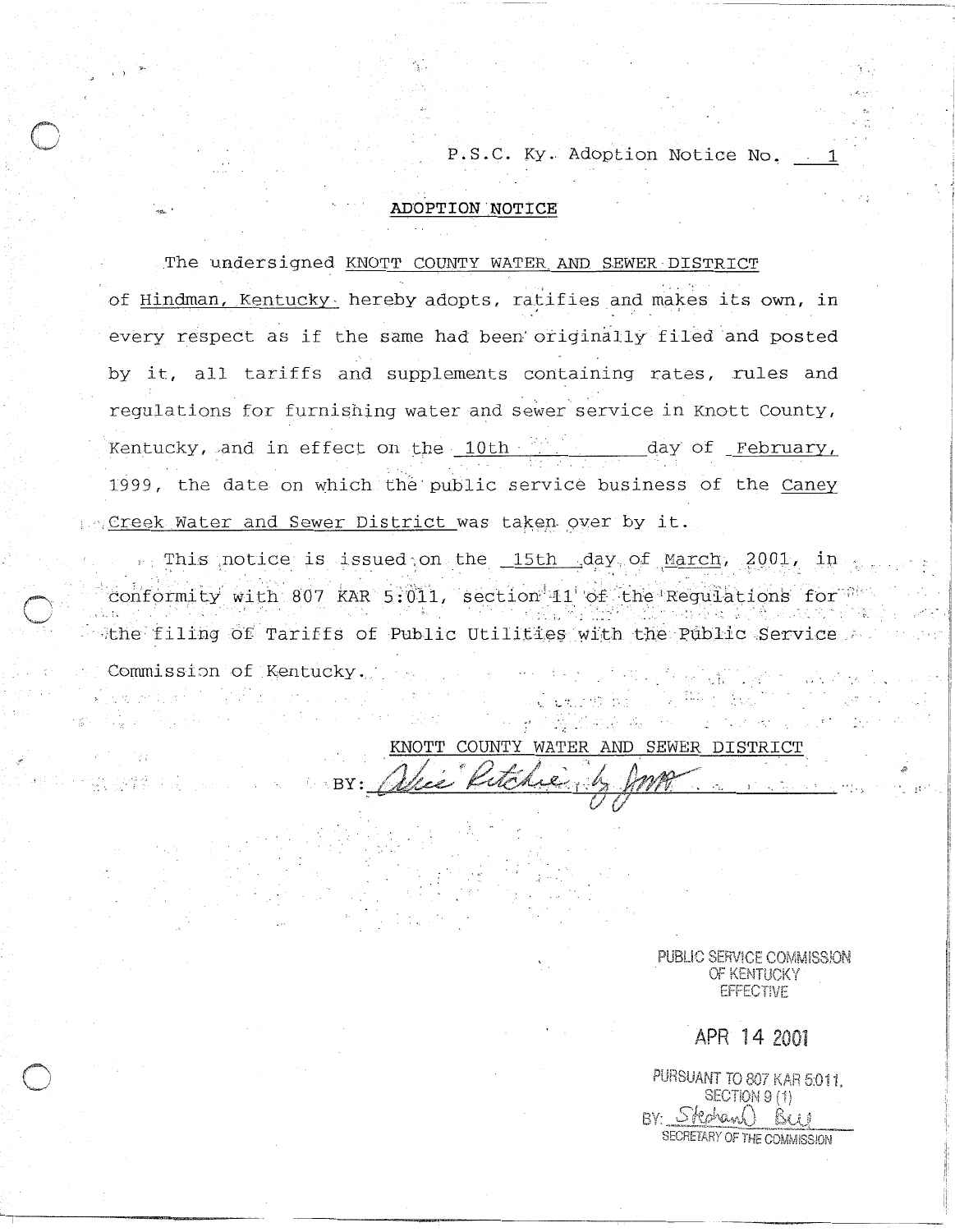| <b>P</b> . D . U . | NO-<br>- - |  |
|--------------------|------------|--|
|                    |            |  |

in Barto

 $\pm 2\frac{1}{9}$ 

CANCELLING P,S.C. NO.

#### KNOTT COUNTY WATER AND SEWER DISTRICT

of

Hindman, Kentucky

## RATES, RULES AND REGULATIONS FOR WATER AND SEWER SERVICES

지수들의

Filed with the Kentucky Public Service Commission

Date: March 15, 2001

 $\sim$ 

化焊钉

Issued By: Knott County Water and Sewer District  $By: \angle\angle$ 

Chairperson

PUBLIC SERVICE COMMISSION OF KENTUCKY **EFFECTIVE** 

APR 14 2001

PURSUANT TO 807 KAR 5:011. SECTION 9(1) BY: Stephand BW SECRETARY OF THE COMMISSION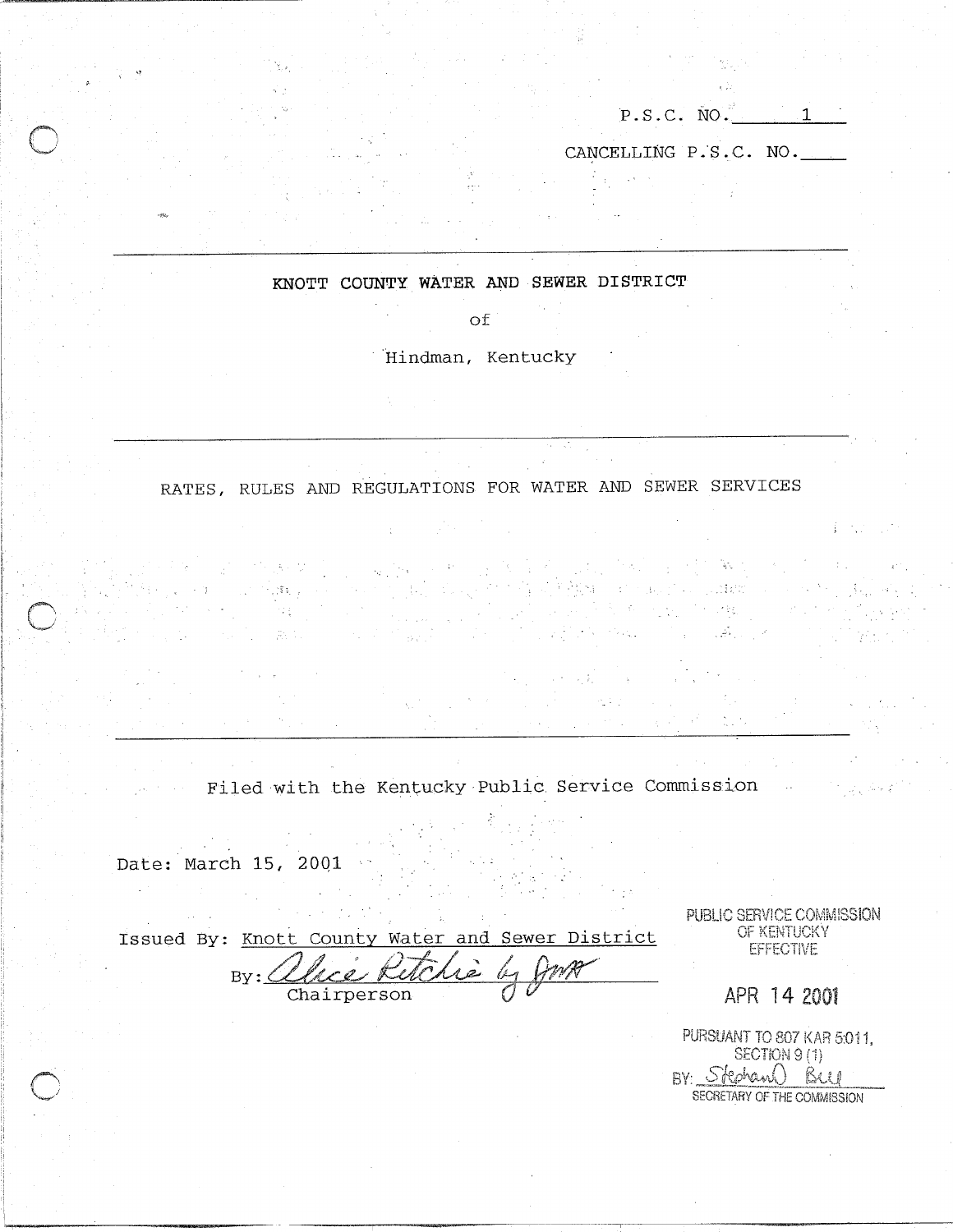P.S.C. Ky. No.,,..l,.............

Cancels P.S.C. Ky. No.....................

.- -- \_.--

Caney Creek Water and Sewer District

OF

Pippa Passes, Kentucky

## Rates, Rules and Regulations for Furnishing

Sewer Service

AT

The Southwest Portion of Knott County

# Filed with PUBLIC SERVICE COMMISSION OF KENTUCKY

| November 20<br>$19^{81}$<br>ISSUED                                                           | EFFECTIVE Movember 21<br>-80                                                                                                |
|----------------------------------------------------------------------------------------------|-----------------------------------------------------------------------------------------------------------------------------|
| C H E C K E D<br>Public Service Commission<br>1 1 1 98 2<br>صلاته<br>bv<br>RATES AND TARIFFS | Issued By. Caney Creek Water & Sawar District<br>(Name of Utility)<br>By James R. Bergman, Chairman<br><i><b>CLIBUL</b></i> |

 $\ddot{\phantom{a}}$  $\gamma_{\rm t}$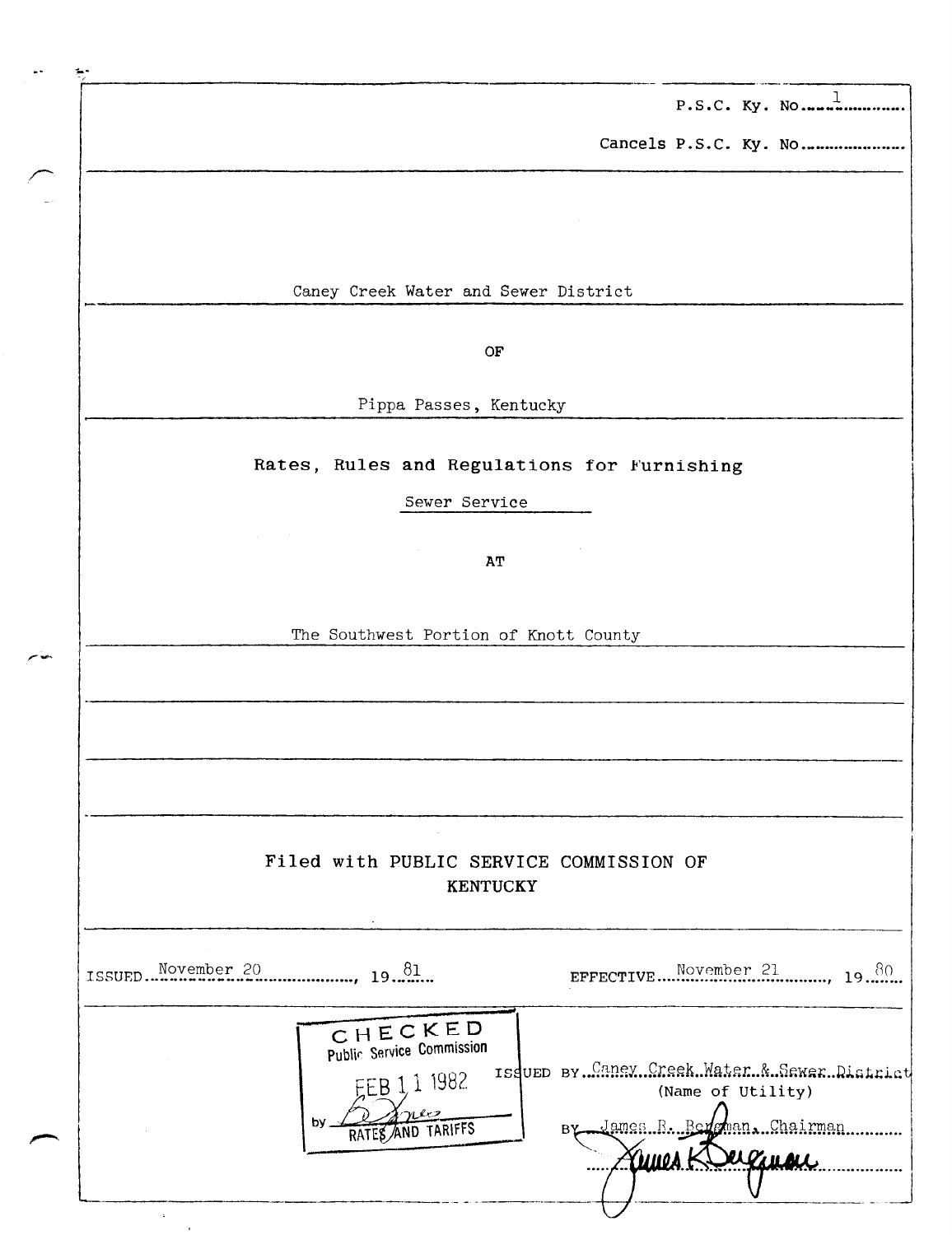| FOR            | Knott County, Kentucky    |
|----------------|---------------------------|
|                | Community, Town or City   |
| P.S.C. KY. NO. |                           |
|                | SHEET NO.                 |
|                | CANCELLING P.S.C. KY. NO. |

**Knott County Water and Sewer District** 

(Name of Utility)

### SHEET NO.

## MONTHLY SEWER RATES

## %'' Meter

First 2,000 Gallons Next 8,000 Gallons Over 10,000 Gallons

## 1" Meter

First 5,000 Gallons Next 5,000 Gallons Over 10,000 Gallons

## 2" Meter

First 15,000 Gallons Over 15,000 Gallons

## Sewer Only Customers

Residential Monthly Flat Rate

## Rates

\$13.80 Minimum Bill 4.38 Per 1,000 Gallons 3.42 Per 1,000 Gallons

\$26.94 Minimum Bill 4.38 Per 1,000 Gallons 3.42 Per 1,000 Gallons

\$65.94 Minimum Bill 3.42 Per 1,000 Gallons

\$26.25 Minimum Bill

| DATE OF ISSUE Warch<br>Month / Date / Year                                            | <b>KENTUCKY</b><br><b>PUBLIC SERVICE COMMISSION</b>  |
|---------------------------------------------------------------------------------------|------------------------------------------------------|
| DATE EFFECTIVE <i>Illarch</i><br>Month / Date / Year                                  | <b>JEFF R. DEROUEN</b><br><b>EXECUTIVE DIRECTOR</b>  |
| ISSUED BY<br>(Signature of Officer)                                                   | <b>TARIFF BRANCH</b>                                 |
| Chairperson<br>TITLE_                                                                 | <b>EFFECTIVE</b>                                     |
| BY AUTHORITY OF ORDER OF THE PUBLIC SERVICE COMMISSION<br><b>DATED</b><br>IN CASE NO. | 7/18/2011<br>PURSUANT TO 807 KAR 5:011 SECTION 9 (1) |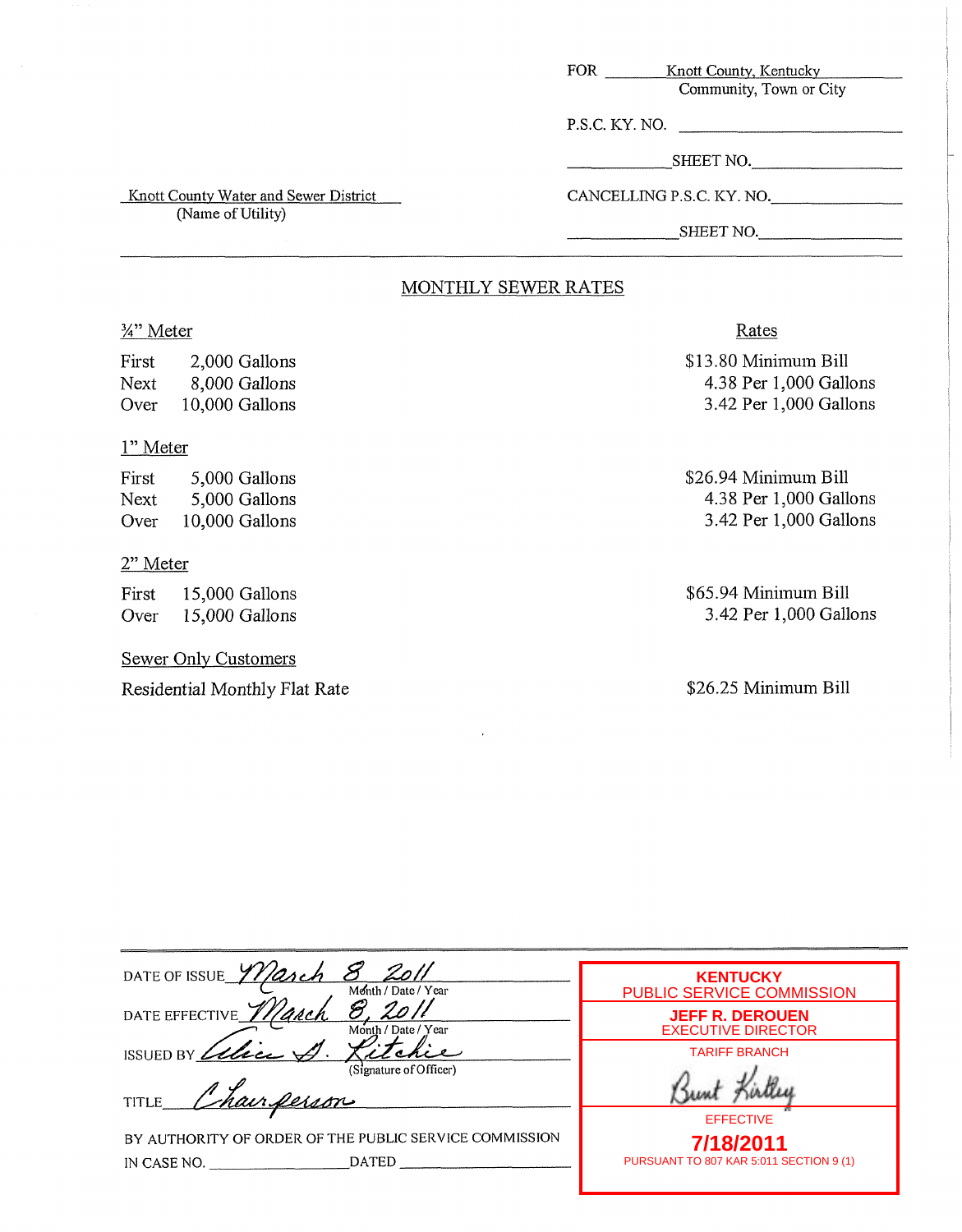|                                                                                                                                                                                                                                                                                                                                                                                | FOR Southwest Portions of Knott County                              |
|--------------------------------------------------------------------------------------------------------------------------------------------------------------------------------------------------------------------------------------------------------------------------------------------------------------------------------------------------------------------------------|---------------------------------------------------------------------|
|                                                                                                                                                                                                                                                                                                                                                                                | Community, Town or City                                             |
|                                                                                                                                                                                                                                                                                                                                                                                | P.S.C. KY. NO.                                                      |
|                                                                                                                                                                                                                                                                                                                                                                                | SHEET NO.                                                           |
| Knott County Water and Sewer District                                                                                                                                                                                                                                                                                                                                          | CANCELLING P.S.C. KY. NO.                                           |
| (Name of Utility)                                                                                                                                                                                                                                                                                                                                                              | SHEET NO.                                                           |
| RATES AND CHARGES                                                                                                                                                                                                                                                                                                                                                              |                                                                     |
| MONTHLY SEWER RATES                                                                                                                                                                                                                                                                                                                                                            |                                                                     |
| Gallon block for each meter size                                                                                                                                                                                                                                                                                                                                               |                                                                     |
| 3/4" Meter<br>$2,000$ Gallons<br>First                                                                                                                                                                                                                                                                                                                                         | \$13.80 Minimum Bill                                                |
| 8,000 Galions<br>Next                                                                                                                                                                                                                                                                                                                                                          | 4.38 per 1,000 Gallons                                              |
| 10,000 Gallons<br>Over                                                                                                                                                                                                                                                                                                                                                         | 3.42 per 1,000 Gallons                                              |
|                                                                                                                                                                                                                                                                                                                                                                                |                                                                     |
| 2" Meter                                                                                                                                                                                                                                                                                                                                                                       |                                                                     |
| 15,000 Gallons<br>First                                                                                                                                                                                                                                                                                                                                                        | \$65.77 Minimum Bill<br>31612007<br>3.42 per 1,000 Gallons          |
| 15,000 Gallons<br>Over                                                                                                                                                                                                                                                                                                                                                         |                                                                     |
| 3" Meter                                                                                                                                                                                                                                                                                                                                                                       |                                                                     |
| First 30,000 Gallons                                                                                                                                                                                                                                                                                                                                                           | \$56.45 Minimum Bill                                                |
| Over 30,000 Gallons                                                                                                                                                                                                                                                                                                                                                            | 1.65 Per 1,000 Gallons                                              |
|                                                                                                                                                                                                                                                                                                                                                                                |                                                                     |
| Sewer Only Customers<br>Residential Flat Rate                                                                                                                                                                                                                                                                                                                                  | \$26.25                                                             |
|                                                                                                                                                                                                                                                                                                                                                                                |                                                                     |
| New Service-Connection Fee                                                                                                                                                                                                                                                                                                                                                     | \$150.00-                                                           |
|                                                                                                                                                                                                                                                                                                                                                                                |                                                                     |
| Other                                                                                                                                                                                                                                                                                                                                                                          | 9/5/2007                                                            |
| Reconnection of existing facilities                                                                                                                                                                                                                                                                                                                                            | \$8.00                                                              |
| *Flat rate applicable to three customers that lost their well water due to a well or wells drilled by the<br>district. This rate will be subject to investigation in Caney Creeks next rate application under KRS<br>278.190. The following customers are charged this rate for both water and sewer service:<br>David D. Jacobs<br>1.<br>2. Gene A. Slone<br>3. Chester Watts |                                                                     |
| DATE OF ISSUE<br>May 20, 2003<br>Month / Date / Year                                                                                                                                                                                                                                                                                                                           |                                                                     |
| DATE EFFECTIVE<br>May 20, 2003<br>Month / Date / Year                                                                                                                                                                                                                                                                                                                          | <b>PUBLIC SERVICE COMMISSION</b><br>OF KENTUCKY<br><b>EFFECTIVE</b> |
| ISSUED BY alice                                                                                                                                                                                                                                                                                                                                                                | MAY 2 0 2003                                                        |
| <b>TITLE</b>                                                                                                                                                                                                                                                                                                                                                                   | PURSUANT TO 807 KARL 1911                                           |
| BY AUTHORITY OF ORDER OF THE PUBLIC SERVICE COMMISSION                                                                                                                                                                                                                                                                                                                         |                                                                     |
| DATED PRESERVE THE PRESERVE THE RESERVE THAT AND RESERVE THE RESERVE THAT AND RESERVE THE RESERVE THAT AND RESERVE THE RESERVE THAT AND RESERVE THE RESERVE THAT AND RESERVE THE RESERVE THAT AND RESPONDING THE RESPONDING OF<br>IN CASE NO. 2002-00292                                                                                                                       | U E BRANCHE                                                         |
|                                                                                                                                                                                                                                                                                                                                                                                |                                                                     |

APA KASONAN BILA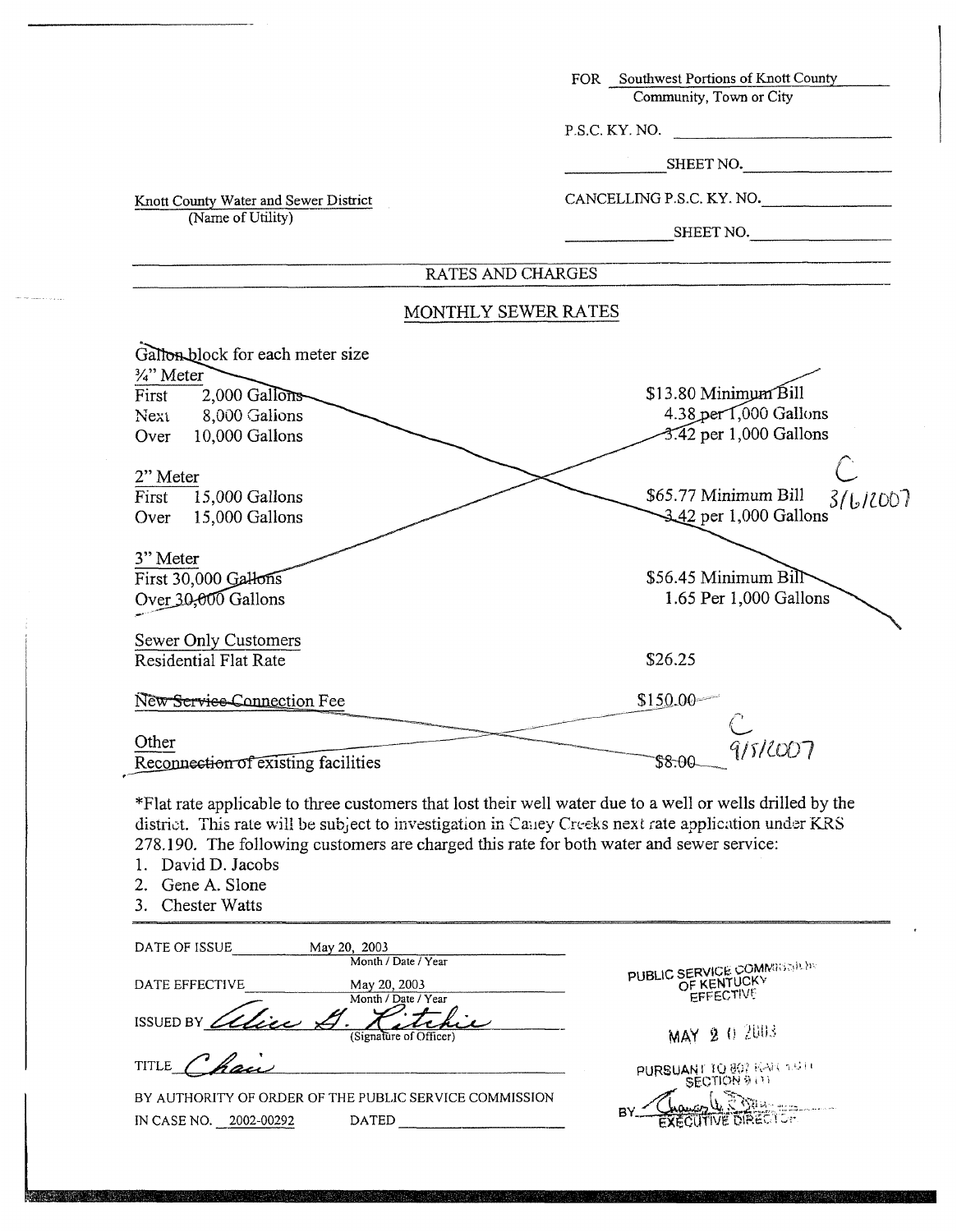| FOR Knott County, KY                  |
|---------------------------------------|
| $Commonity$ Town or $C_{\text{triv}}$ |

| Community, Town or City |  |  |
|-------------------------|--|--|
|-------------------------|--|--|

| P.S.C. KY. NO. |  |
|----------------|--|
|                |  |

| First Revised SHEET NO. |  |  |  |
|-------------------------|--|--|--|
|                         |  |  |  |

CANCELLING P.S.C. KY. NO.

Original SHEET NO.

# RATES **AND** CHARGES

# SPECIAL NON-RECURRING CHARGES

| 5/8 "Meter Tap-On Fee                      | \$600.00                |
|--------------------------------------------|-------------------------|
| Sewer Connection Fee                       | <b>Actual Cost</b>      |
| Connection/Turn-On Fee                     | \$50.00                 |
| Deposit (Water)                            | 2/12 of Customer's Bill |
| <b>Field Visit</b>                         | \$50.00                 |
| Meter Re-Read Charge                       | \$50.00                 |
| Service Call/Investigation                 | \$50.00                 |
| <b>Returned Check Charge</b>               | \$30.00                 |
| Meter Relocation Charge (Customer Request) | <b>Actual Cost</b>      |
| Damage to Meter Setting or Lid             | <b>Actual Cost</b>      |

|                                                                                                | PUBLIC SERVICE COMMISSION                                                                        |
|------------------------------------------------------------------------------------------------|--------------------------------------------------------------------------------------------------|
| DATE OF ISSUE September 4<br>DATE EFFECTIVE September<br><b>ISSUED BY</b>                      | <b>OF KENTUCKY</b><br><b>EFFECTIVE</b><br>9/5/2007<br>PURSUANT TO 807 KAR 5:011<br>SECTION 9 (1) |
| TITLE<br>BY AUTHORITY OF ORDER OF THE PUBLIC SERVICE COMMISSION<br><b>DATED</b><br>IN CASE NO. | <b>Executive Director</b>                                                                        |

г

**Knott County Water District** (Name of Utility)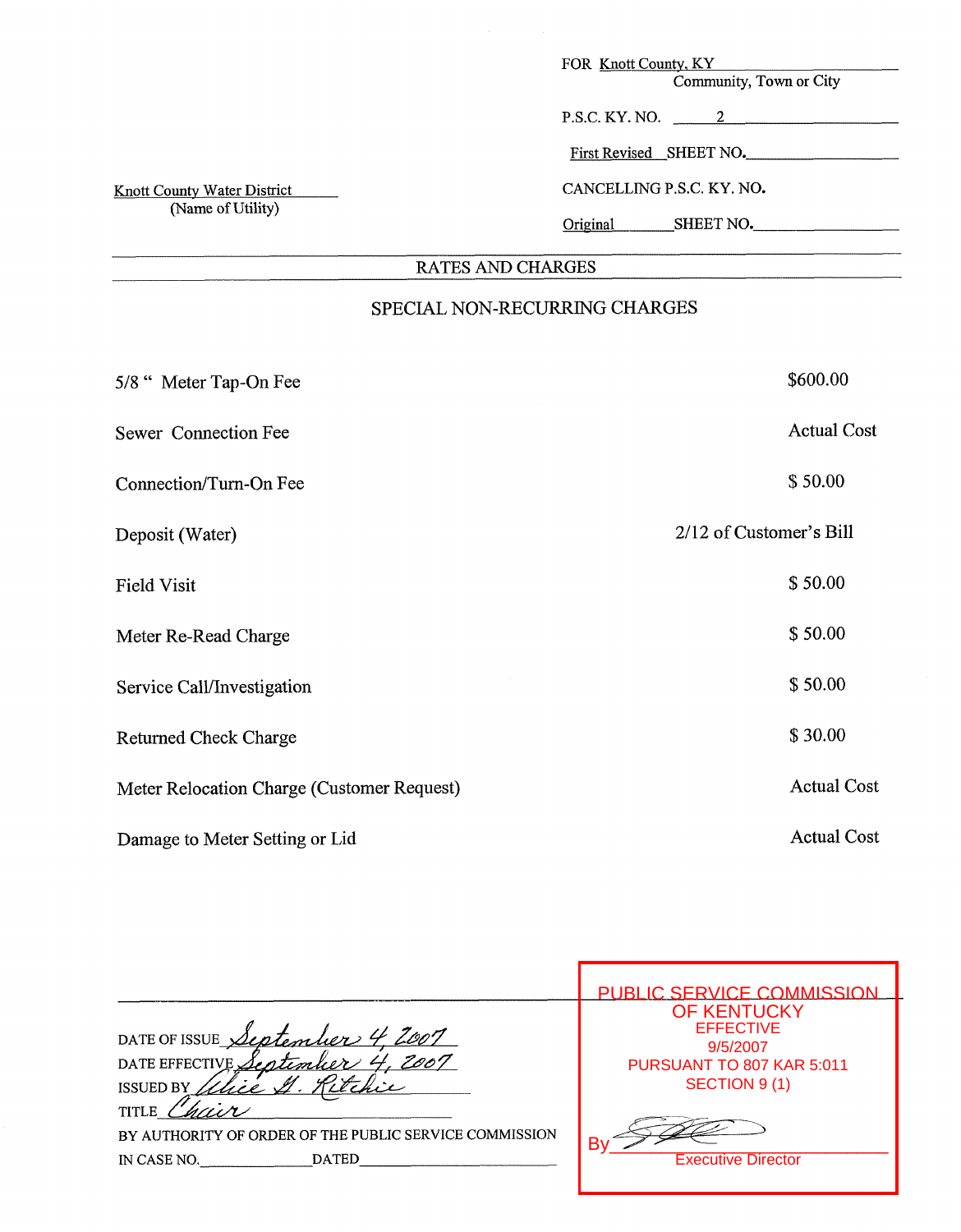**RATES AND** CHARGES

# SPECIAL NON-RECURRING CHARGES

| Meter Test Fee                        | \$55.00            |
|---------------------------------------|--------------------|
| <b>Re-Connect Charge</b>              | \$60.00            |
| After Hours Connection/Turn-on Charge | \$75.00            |
| After Hours Meter Re-Read Charge      | \$75.00            |
| After Hours Service Call              | \$75.00            |
| After Hours Re-Connection Charge      | \$85.00            |
| Late Payment Penalty                  | 10%                |
| All Large Meters                      | <b>Actual Cost</b> |

| DATE OF ISSUE September 4<br>2007<br>DATE EFFECTIVE September<br>ISSUED BY<br><b>TITLE</b> | <b>PUBLIC SERVICE COMMISSION</b><br><b>OF KENTUCKY</b><br><b>EFFECTIVE</b><br>9/5/2007<br>PURSUANT TO 807 KAR 5:011<br>SECTION 9 (1) |
|--------------------------------------------------------------------------------------------|--------------------------------------------------------------------------------------------------------------------------------------|
| BY AUTHORITY OF ORDER OF THE PUBLIC SERVICE COMMISSION<br><b>DATED</b><br>IN CASE NO.      | <b>Executive Director</b>                                                                                                            |

Т

Knott County Water District (Name of Utility)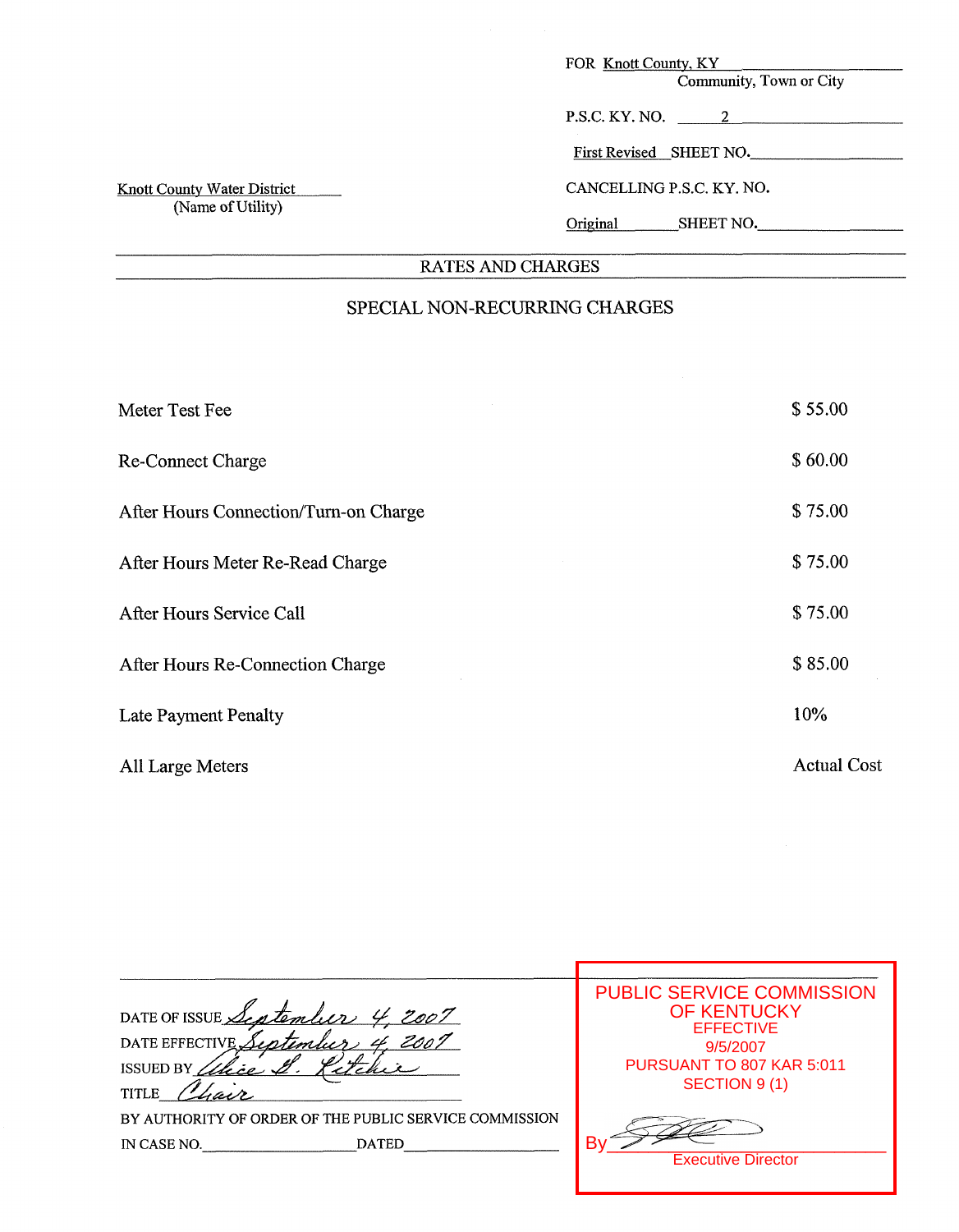|  |                                      |                | S.W. Portion of Knott County<br>-FOR - |
|--|--------------------------------------|----------------|----------------------------------------|
|  |                                      | P.S.C. Ky. No. |                                        |
|  | Caney Creek Water and Sewer District |                | Sheet No.                              |
|  |                                      |                | Cancelling P.S.C. Ky. No.              |
|  |                                      |                | Sheet No.                              |
|  |                                      |                | RULES AND REGULATIONS                  |

#### Sewage

The Utility shall offer sewage service within the confines of its geographical limits. System's maps will be made available to the customer. The sewage Utility will not be obliged to treat or dispose of material except sewage defined in 807 KAR 5:071E (Section 2 (7) as "ground garbage, human waste, and animal excretions, and all other domestic type waste normally disposed of by a residential, commercial, or industrial establishment, through the sanitary system."

The Utility will make all reasonable efforts to prevent interruptions, and when such interruptions occur shall endeavor to re-establish service with the shortest possible delay consistent with the safety of its customers and general publi

The Sewage Utility shall install and maintain that portion of the service pipe from the main to the boundary line of the casement, public road, or street under which main may be located. The customer shall install and maintain that portion of the service pipe from the end of the Utility's portion of the premises served.

| PUBLIC SERVICE COMMISSION |
|---------------------------|
| OF KENTUCKY               |
| <b>EFFECTIVE</b>          |

|  |  | JUN 03 1997 |
|--|--|-------------|
|--|--|-------------|

PURSUANT TO 807 KAR 5:011, SECTION 9(1) BY: Corden C. neel FOR THE PUBLIC SERVICE COMMISSION

| DATE OF ISSUE |                 |      |      | DATE EFFECTIVE |       |         |      |
|---------------|-----------------|------|------|----------------|-------|---------|------|
|               | Month           | Da v | Year |                | Month | Dav     | Year |
| ISSUED BY     |                 |      |      |                |       |         |      |
|               | Name of Officer |      |      | Title          |       | Address |      |